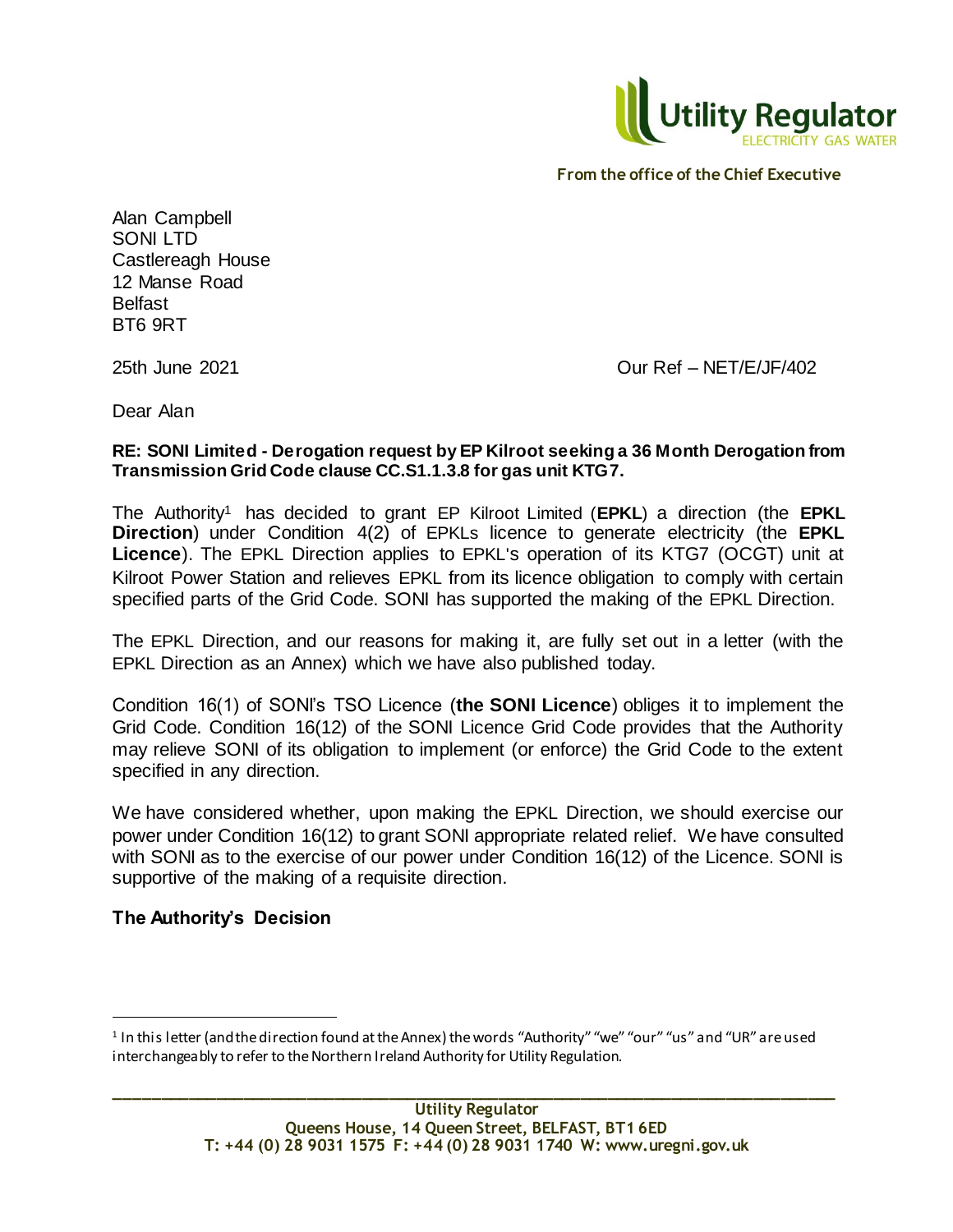

We have considered the matters outlined in the EPKL Direction, our published 2017 Guidance<sup>2</sup> on derogations, and our principal objective and general statutory duties as set out in Article 12 of the Energy (NI) Order 2003. We have also taken into account the fact that SONI is supportive of the making of a requisite direction.

- 1.1. Having considered these matters the Authority has decided to make an appropriate direction in exercise of its power under Condition 16(12) of the SONI Licence, being satisfied that the making of the EPKL Direction renders the making of the direction justified. The direction:
	- (a) is attached as an Annex to this letter; and
	- (b) relieves SONI of any obligation it has to comply with, implement (or enforce) the provisions of the Grid Code in respect of EPKL's obligation to comply with Clauses CC.S1.1.3.8, of the Grid Code in relation to the KTG7 Unit to the extent specified in the direction.
- 1.2. For the avoidance of doubt, the direction now given only relieves SONI from its Condition 16(1) licence obligation – in respect of EPKL's operation of the KTG7 Unit – to the extent that EPKL's operation of the KTG7 Unit is non-compliant with the relevant clauses of the Grid Code (as in effect at the date of this direction) but nonetheless within the scope of the derogation offered by the EPKL Direction.
- 1.3. Should EPKL fail to operate the KTG7 Unit within the parameters permitted and provided for by the relevant clause of the Grid Code and/or the EPKL Direction then SONI remains bound to take the appropriate action (pursuant to the Grid Code arrangements) in respect of any such default by EPKL. We do not expect that this situation will arise, fully expecting that EPKL will continue to operate the KTG7 Unit within the allowed parameters.
- 1.4. The direction shall cease to apply should the KTG7 Unit be de-commissioned or replaced.
- 1.5. The direction shall be entered and maintained in the Electronic Register

l

**\_\_\_\_\_\_\_\_\_\_\_\_\_\_\_\_\_\_\_\_\_\_\_\_\_\_\_\_\_\_\_\_\_\_\_\_\_\_\_\_\_\_\_\_\_\_\_\_\_\_\_\_\_\_\_\_\_\_\_\_\_\_\_\_\_\_\_\_\_\_\_\_\_\_\_\_\_\_\_** <sup>2</sup> Decision Paper on Derogations - [February 2017.pdf \(uregni.gov.uk\)](https://www.uregni.gov.uk/sites/uregni/files/media-files/Decision%20Paper%20on%20Derogations%20-%20February%202017.pdf)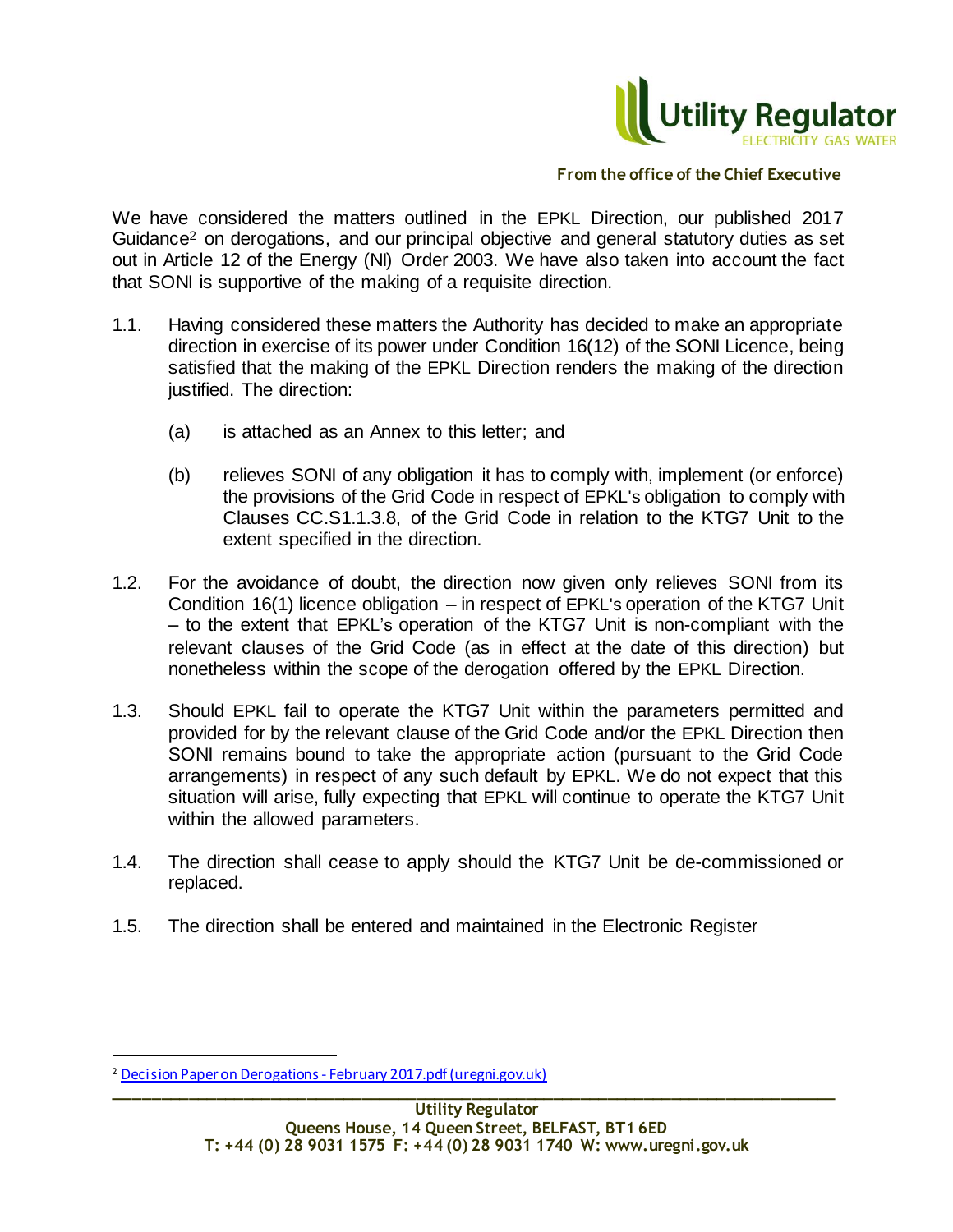

### **ANNEX**

# **DIRECTION UNDER CONDITION 16(12) OF THE LICENCE TO PARTICIPATE IN TRANSMISSION OF ELECTRICITY HELD BY SONI LIMITED**

### **Whereas:**

- (A) SONI Limited ("**SONI**") ("**the licensee**") holds an electricity transmission licence (the "**Licence**") granted to it on 3rd July 2007.
- (B) The licensee is authorised to participate in the transmission of electricity for the purpose of giving a supply to any premises or enabling a supply to be so given.
- (C) The Grid Code is required to be prepared by SONI Limited, approved by the Utility Regulator ("**UR**") and applied by SONI Limited to permit the development, maintenance and operation of an efficient, co-ordinated and economical Transmission System.
- (D) Paragraph 1 of Condition 16 of the Licence requires the licensee to comply with the provisions of the Grid Code insofar as applicable to it.
- (E) Paragraph 12 of Condition 16 of the Licence provides that the UR may issue direction(s) (after consultation with the licensee), relieving the licensee of its obligations to implement or comply with, or to enforce against any other person any provision of, the Grid Code in respect of such parts of the Transmission system to such extent as may be specified in the directions.
- (F) The Authority has now made a direction (the **EPKL Direction**) granting EP Kilroot Limited (**EPKL**) relief under Condition 4(2) of EPKLs electricity generation licence (the **EPKL Licence**) from its obligation under Condition 4(1) of the EPKL Licence to comply with the Clause CC.S1.1.3.8 of the Grid Code (as in effect at the date of this direction) in respect of the KTG7 Unit and subject to the conditions specified in the EPKL Direction.
- (G) The Authority has consulted with SONI as to the making of a direction under Condition 16 (12) of the licence and SONI is supportive of the making of a requisite direction.

# **The Authority now directs as follows:-**

1. Pursuant to the power available under paragraph 12 of Condition 16 of the Licence, the Authority directs that the Licensee is relieved of its obligations under Condition 16 of the Licence to implement, comply with and enforce, Clause CC.S1.1.3.8 of the Grid Code (as in effect at the date of this direction) in respect of the KTG7 Unit for the relevant period defined in the EPKL Direction (the **relevant period**) but shall instead implement, comply with and enforce the amended minimum generation requirement on EPKL in respect of the KTG7 Unit as set out at paragraph 2(a) of the EPKL Direction.

**\_\_\_\_\_\_\_\_\_\_\_\_\_\_\_\_\_\_\_\_\_\_\_\_\_\_\_\_\_\_\_\_\_\_\_\_\_\_\_\_\_\_\_\_\_\_\_\_\_\_\_\_\_\_\_\_\_\_\_\_\_\_\_\_\_\_\_\_\_\_\_\_\_\_\_\_\_\_\_**